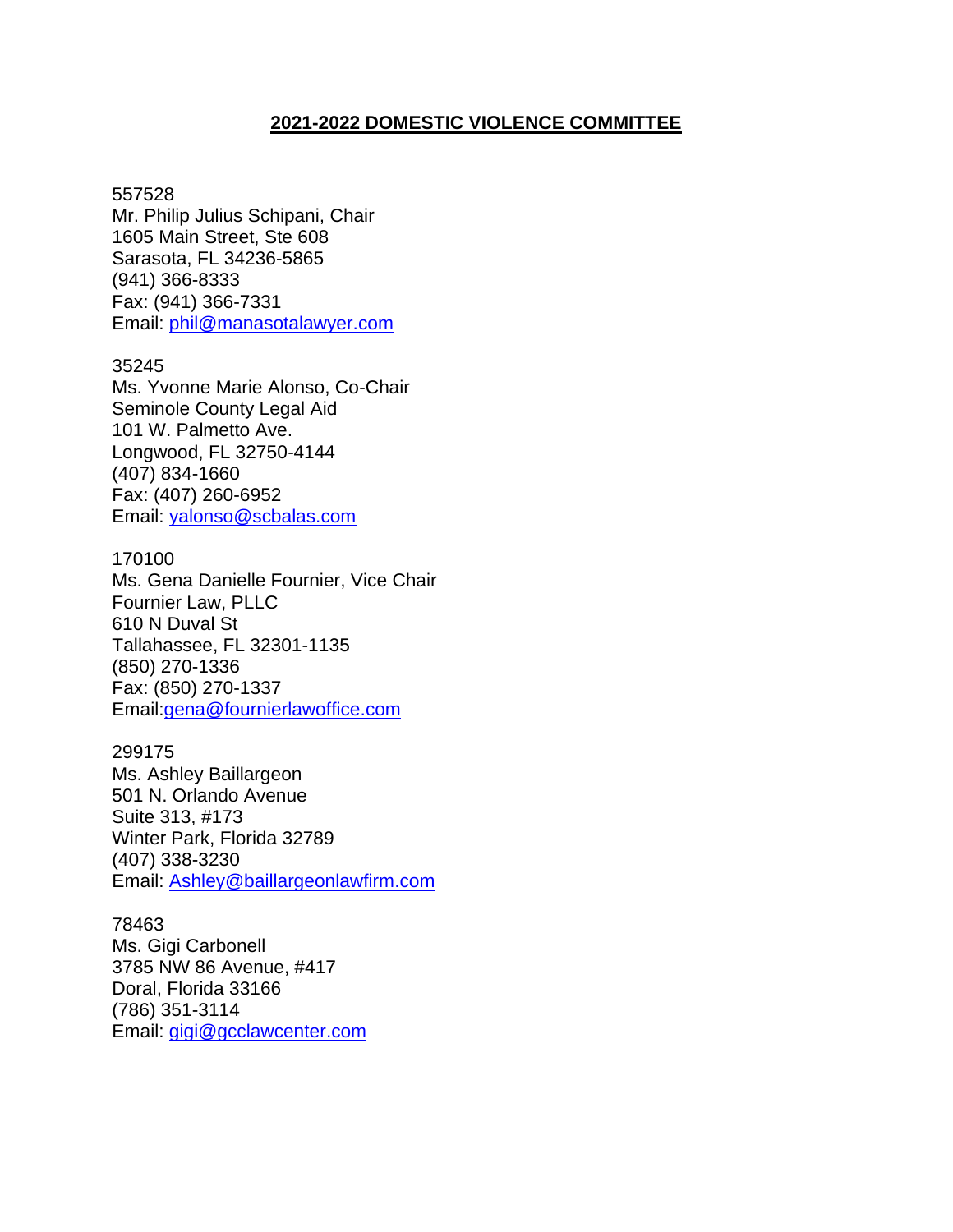0621080 Ms. Elizabeth P. Davis 114 Bates Avenue SW Winter Haven, Florida 33880 (863) 875-6817 x3 Email: [davis@elizabethdavislaw.com](mailto:davis@elizabethdavislaw.com)

318620 Mr. John Wayne Foster, Sr. 618 E. South Street Ste 110 Orlando, FL 32801-2955 (407) 757-2877 Fax: (407) 386-8877 Email: [jfoster@fclcgroup.com](mailto:jfoster@fclcgroup.com)

637130 Mr. Anthony Meehan Genova 44 West Flagler Street Suite 2075 Miami, Florida 33130 (305) 379-6000 Email: [amg@genovafamilylaw.com](mailto:amg@genovafamilylaw.com)

### 0097976

Ms. Hannah George Law Firm of Gil Colon, Jr. 325 E. Davidson Street Bartow, FL 33830-3906 (863) 604-1068 Email: [hgeorge@gilcolonjr.com](mailto:hgeorge@gilcolonjr.com) 

### 507458

Ms. Tenesia Connelly Hall 100 E. Robinson St. Orlando, FL 32801-1602 (407) 841-8310 Fax: (407) 648-9240 Email: [tchall@legalaidocba.org](mailto:tchall@legalaidocba.org)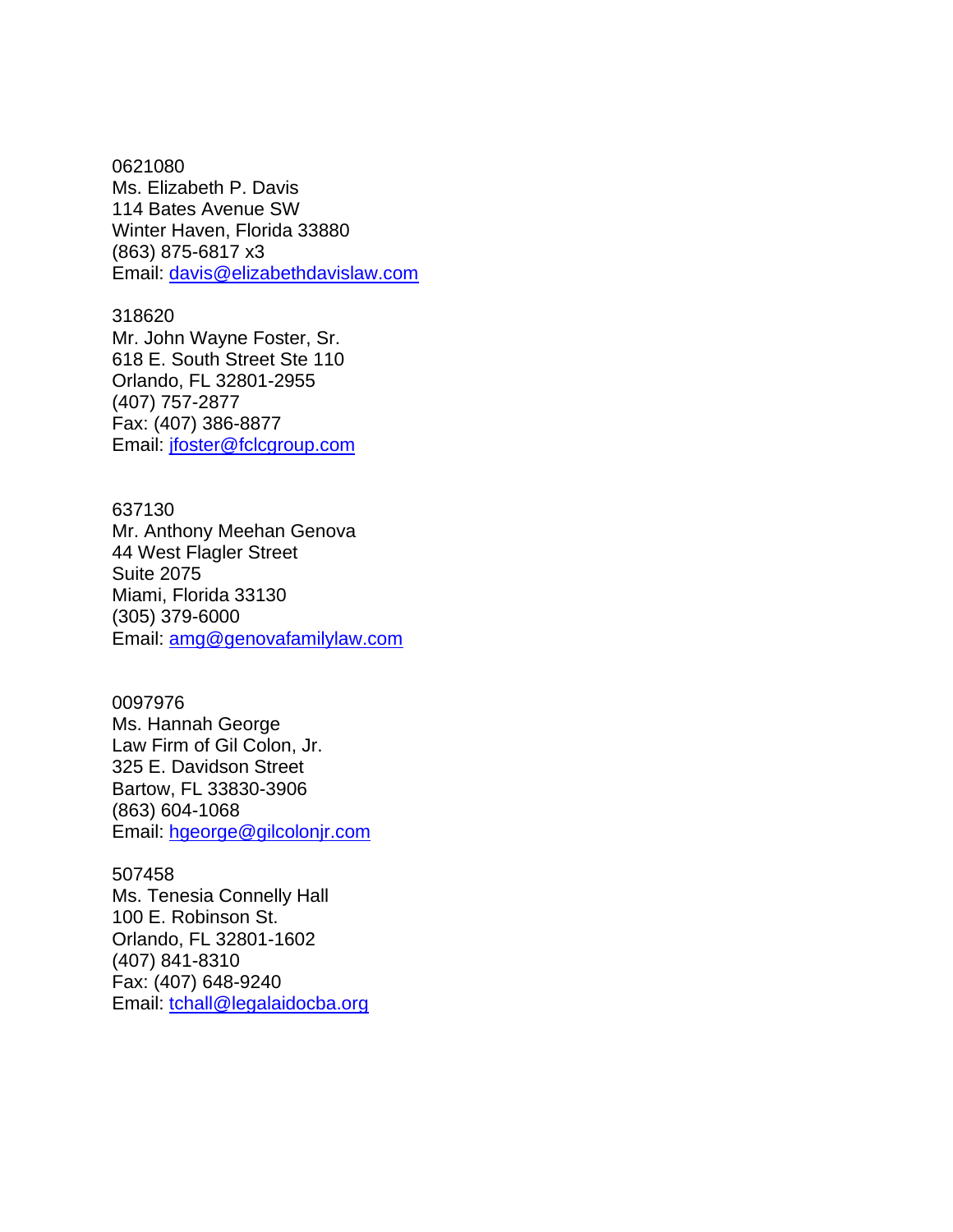93770 Ms. Fritznie Jarbath Jarbath Pena Law Group, P.A. 717 Ponce de Leon Blvd. Suite 318 Coral Gables, FL 33134-2070 (305) 615-1005 Email: [fjarbath@jp-lawgroup.com](mailto:fjarbath@jp-lawgroup.com)

0091836 Ms. Jennifer Lawson P.O. Box 915381 Longwood, FL 32779 (407) 900-5576 Email: [jennifermarksjd@gmail.com](mailto:jennifermarksjd@gmail.com)

89788 Mr. Scott Levine 6550 N Federal Highway Ste 220 Fort Lauderdale, FL 33308 (954) 587-2244 Email: [slevine@scottlevinepa.com](mailto:slevine@scottlevinepa.com)

72144 Ms. Stephanie Matalon Broward County Courthouse 201 SE 6th Street, Room 12156 Fort Lauderdale, FL 33301 (954) 831-7285 Email: [smmatalon@17](mailto:smmatalon@17th.flcourts.org)th.flcourts.org

### 118325

Ms. Alessandra B. Manes Family Complex Litigation & Collaborative 618 E South St. Suite 110 Orlando, FL 32801-2955 (407) [757-2877](tel:407-757-2877) Fax: (407) 386-8877 Email[:alessandra@fclcgroup.com](mailto:alessandra@fclcgroup.com)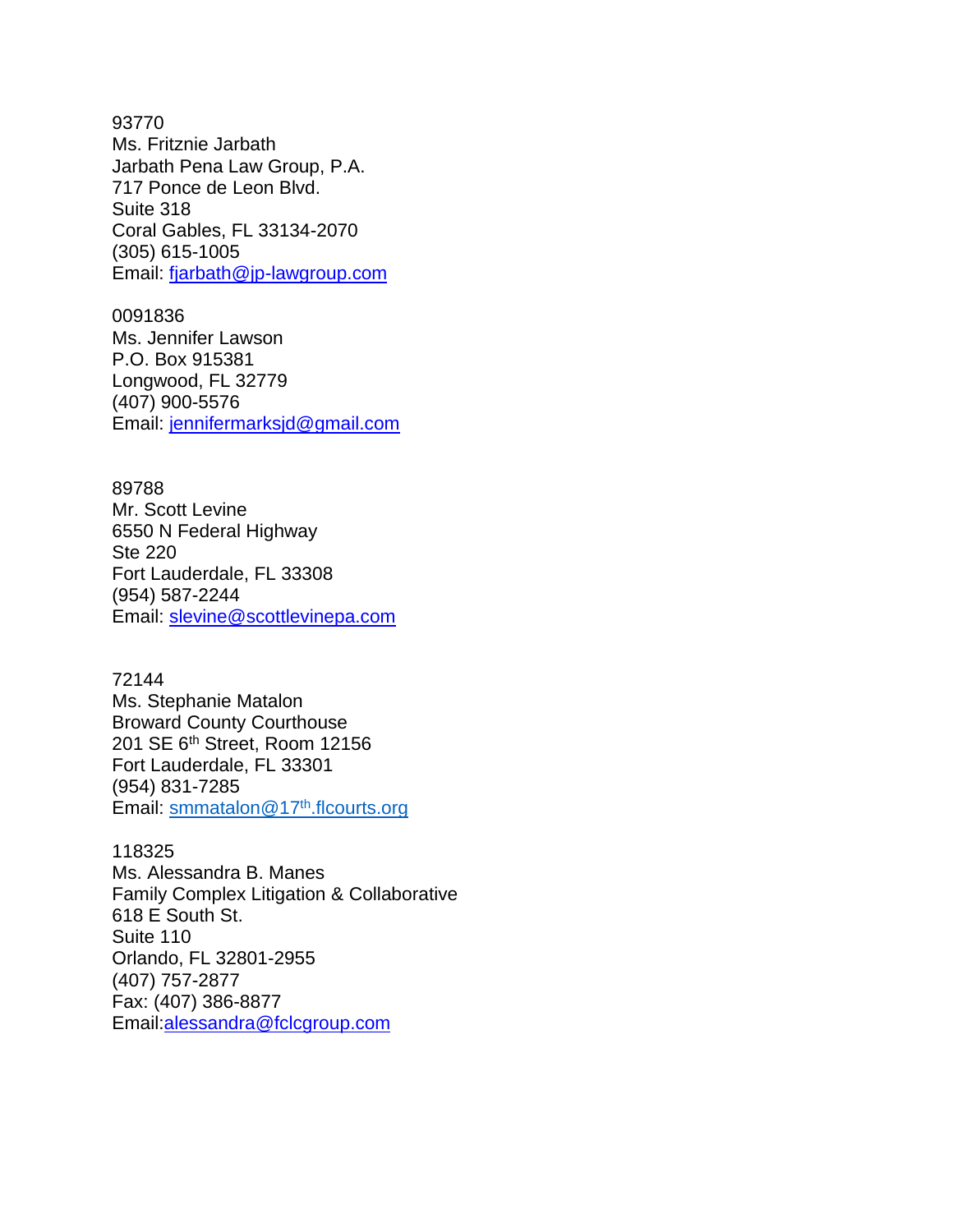93071 Ms. Caryn Alicia Stevens Ward, Damon, Posner, Pheterson & Bleau 4420 Beacon Cir West Palm Beach, FL 33407-3281 (561) [842-3000](tel:561-842-3000) Email[:cstevens@warddamon.com](mailto:cstevens@warddamon.com)

1020250 Mr. Michael Anthony Mendoza P.O. Box 196922 Winter Springs, FL 32719 (407) 579-6101 Email: [michael@mendozalawpa.com](mailto:michael@mendozalawpa.com)

### 976679

Mr. Richard Mirsky Mirsky Law Firm 9835 SW 72nd Street Suite 2015 Miami, FL 33173-4647 (305) 630-9502 Email: [richard@mirskylawfirm.com](mailto:richard@mirskylawfirm.com)

0026849

Ms. Andrea Reid 2101 NW Corporate Boulevard Ste 315 Boca Raton, FL 33431-7319 (561) 948-5695 Email: [areid@reidlawgroup.com](mailto:%20areid@reidlawgroup.com)

# 0076007

Ms. Tania R. Schmidt-Alpers P.O. Box 3229 St. Augustine, FL 32137 (904) 669-0805 Email: [tschmidtalpers@aol.com](mailto:tschmidtalpers@aol.com)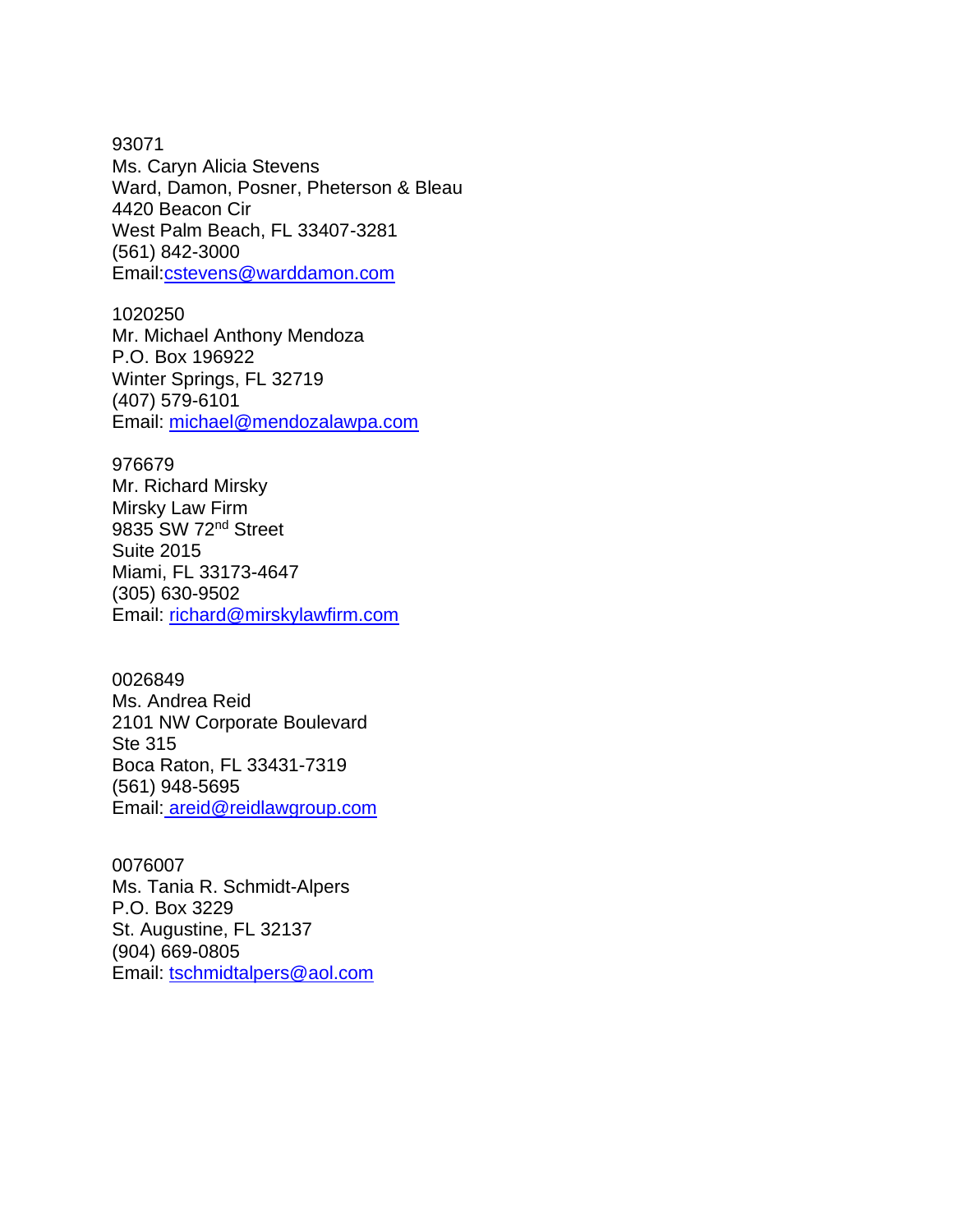0865672 Ms. Robin Scher The Law Offices of Robin J. Scher, P.A. 11911 US Highway 1 Suite 201-32 North Palm Beach, FL 33480 (561) 626-5640 Email: [rjs@flafamilylawfirm.com](mailto:rjs@flafamilylawfirm.com)

0224871 Mr. William D. Slicker 5505 38th Avenue N. St. Petersburg, FL 3371 Email: [Stpetelaw@hotmail.com](mailto:Stpetelaw@hotmail.com)

121592 Ms. Sarah Rebecca Sullivan Three Rivers Legal Services, Inc. 3225 University Blvd S Ste 220 Jacksonville, FL 32216-2762 (904) 423-8966 Email: [sarah.sullivan@trls.org](mailto:sarah.sullivan@trls.org)

1003157 Ms. Gina Szapucki Ward Damon, P.A. 4420 Beacon Circle West Palm Beach, FL 33407 (561) [842-3000](tel:561-622-1090)  Email[:gszapucki@warddamon.com](mailto:gszapucki@warddamon.com)

943851 Ms. Jennifer Meisleman Titus Peaceful Paths 2100 NW 53rd Avenue Ste A Gainesville, FL 32653 (352) 377-5690 Email: [jennifert@peacefulpaths.org](mailto:jennifert@peacefulpaths.org)

116091 Ms. Christina L. Wilford Cordell & Cordell, LLP 1 Independent Drive